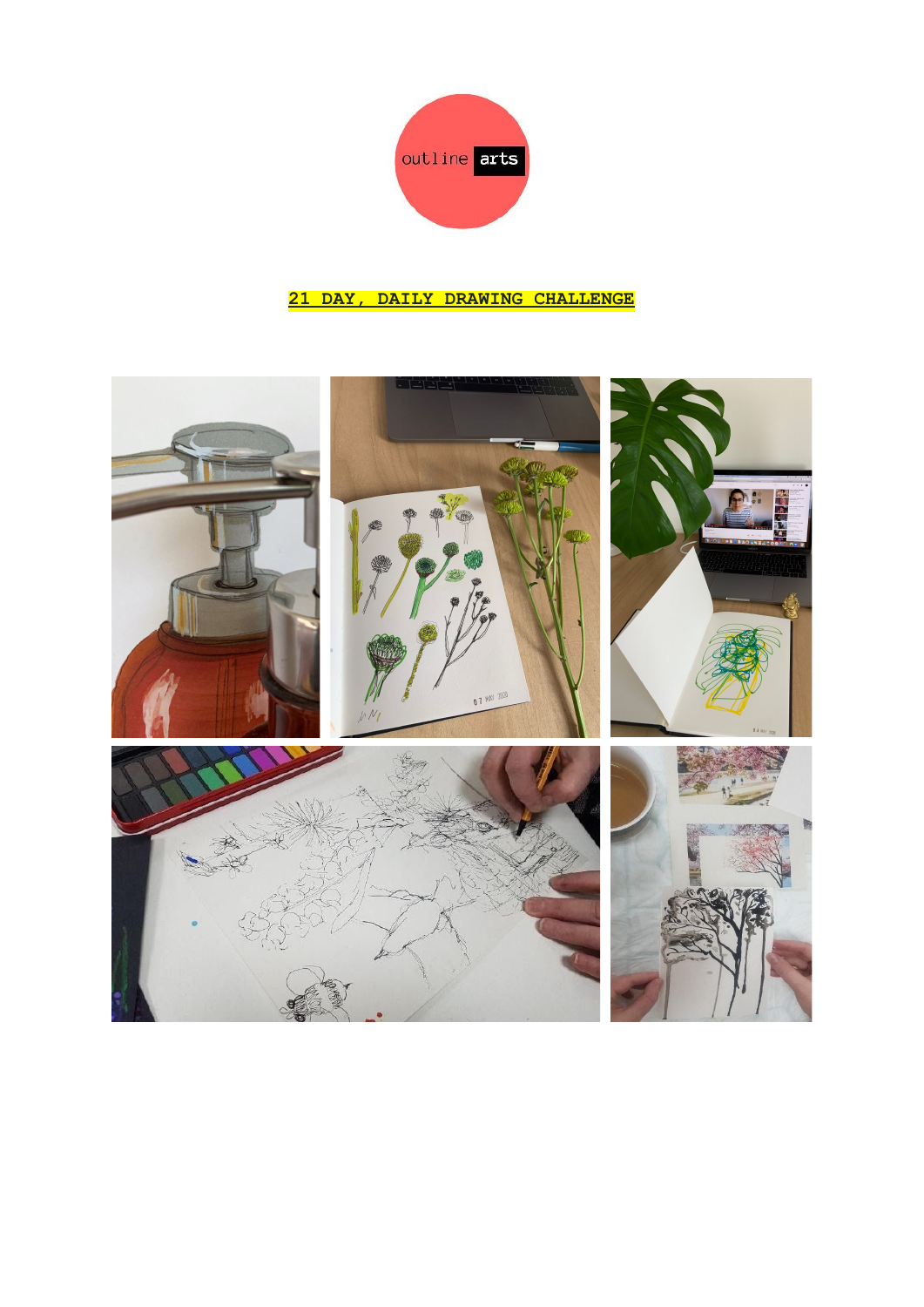### **Hello!**

**Hi, my name's Jennie. I'm the founder of Outline Arts. I run courses, workshops and events in Visual Communication for children and adults - drawing, illustration, image making, storytelling and approaches to creativity. After eight years in post compulsory education (F.E, H.E, gallery and community learning) and becoming a mam to Fred, I decided to create Outline Arts. It was in the pipeline (well my head) for a while and it seemed like the right time. I choose the name Outline Arts as it sums up my business quite well - 'a general description or plan showing the essential**



**features of something but not the detail'. The 'detail' happens with creativity in my sessions.**

**My main aim is to deliver sessions which combine practical skills with creative approaches in a positive, supported environment. It's about encouraging experimentation and embracing creative problems - together they can lead to wonderful things. I'm really passionate about my subject and it's motivating me to create my own work. Since I started Outline Arts, I've met some wonderful people and students and discovered I love collaborating with other creatives and like minded people.**

#### **M: 07706 115436**

**FB:<https://www.facebook.com/outlineartsuk>**

- **I: @outlineartsuk**
- **W: [www.outlinearts.co.uk](http://www.outlinearts.co.uk/)**

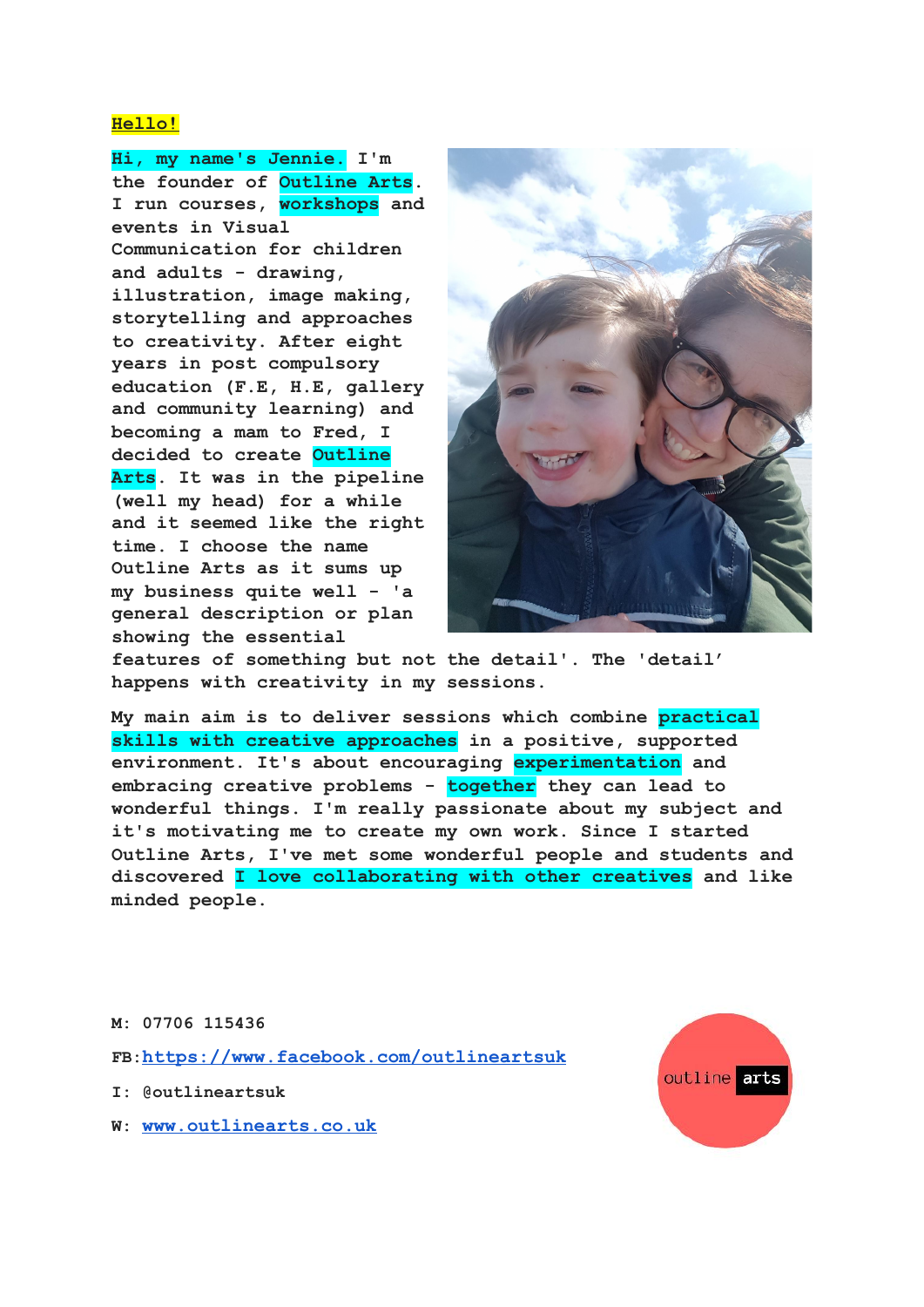#### **21 DAY, DAILY DRAWING CHALLENGE - Introduction**

**Welcome to my Daily Drawing course where you'll be creating a drawing each day for 21 days. The aim of this course is to apply the same principles of 'breaking a bad habit in 21 days'and use that framework to create a good one!**

**Through daily observational drawing, you'll create a sketchbook of at least 21 drawings, using objects around you to respond to.** *Daily creative rituals have a positive effect on our mental health***, concentration and hand/eye coordination.**

**Please see the below pages for details on what you'll need, what you'll be doing, and a link to each daily tutorial.**

**Enjoy, and don't forget to share your work with us by tagging us on social media (see below).**

#### **For 30 minutes a day, you will set aside time to;**

- *● (10 minutes) Set up your space and materials*
- *● (5 minutes) Watch daily video tutorial*
- *● (10 minutes) Concentrated, observational drawing - set a timer.*
- *● (5 minutes) Clear up*

*\*\* Times may vary, this is a guide to help you focus on drawing \*\**

*Before you start, you'll need…*

- **● x25 pieces of paper and a bulldog clip to create your own sketchbook. Or, an A5 sketchbook.**
- **● Pencils (graphite and colour)**
- **● Fine liner/biro pens**
- **● Markers (Sharpies/Felt tip)**
- **● Watercolour paints, brushes, water brushes (You can alternatively use anything to add colour such as:chalk pastels, acrylic paints, posca pens etc. Use what you have!)**
- **● Rubber**
- **● Sharpener**
- **● Objects to draw (see weekly inspirations)**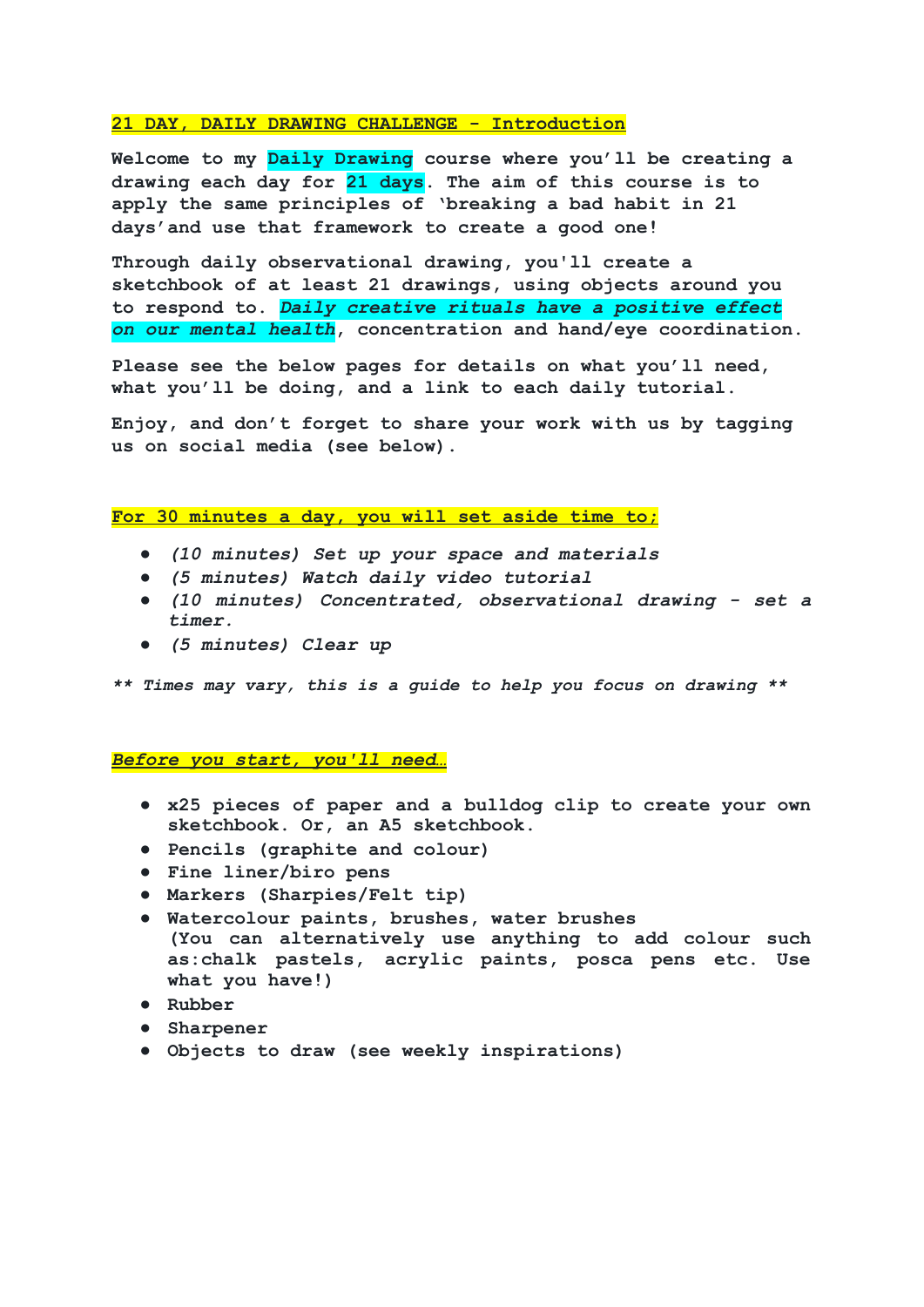#### *Week 1 – Line and Shape*

**For this week, you'll need 8-10 3D objects, at least 2-3 of them should be something with a circular top and bottom for the Day 2 and 3 (T-cup, plant pot, bowl). Ideas for objects could be flowers, plants, t-cup and saucer, fruit, vegetables, mementos, ornaments, jewellery, hats, kitchen utensils, sculptures – any still life you think would be interesting to draw. Feel free to set up a still life before the session so you can focus on different objects for the daily activities or if you're doing the course as a family / household. For Day 7, you'll be drawing from the view of a window so you might want to set up by a window for this session. You'll also be reflecting on the week by free writing for 3 minutes how you felt about drawing everyday, what you enjoyed most and ideas it gave you.**

### *Week 2 – Colour*

**For this week, you'll need 8-10 3D colourful objects – flowers, fruit, veg, objects from the list above. For Day 14, you'll be drawing from the view of a window so you might want to set up by a window for this session. You'll also be reflecting on the week by free writing for 3 minutes how you felt about drawing everyday, what you enjoyed most and ideas it gave you.**

#### *Week 3 – Collections*

**For Day 15-21, you will create a collection of drawings of objects from your home. On Day 15, select an object to draw. From that drawing, select an element and use it as inspiration for the next one. This might be a colour, shape or keep the collection of the same thing i.e collection of cups, views from the same window, views from different windows but the same time etc**

#### **BONUS ACTIVITY**

**Take 5 photographs everyday. This could be of daily routines, different viewpoints, on your exercise route, still life you create or natural. This is a great way to appreciate what we have around us and record it like a visual diary alongside the drawings and reflection.**